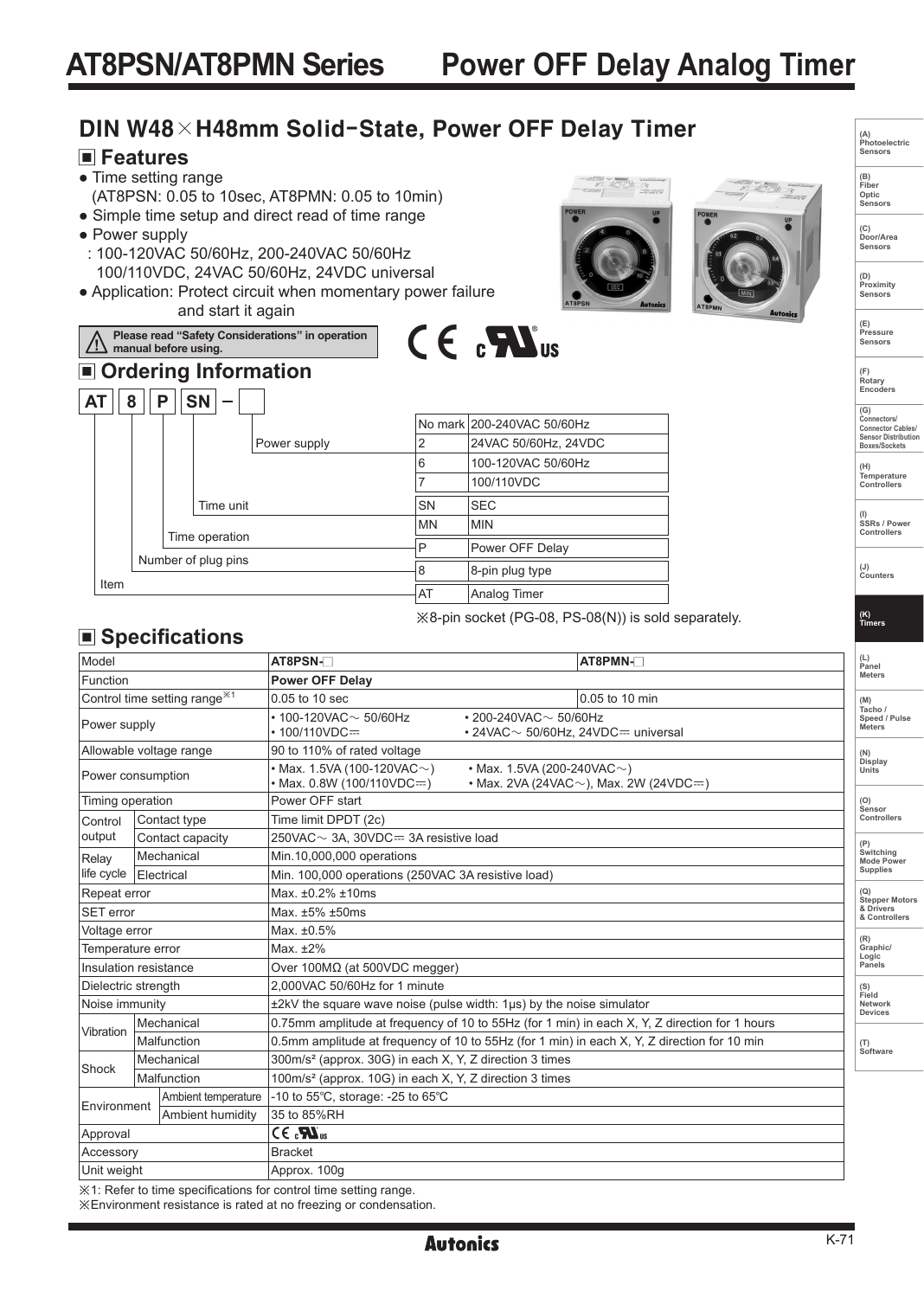# **AT8PSN/AT8PMN Series**



# **E** Dimensions<br>• Bracket



### ■ Unit Description **● Time specifications**



## $\blacksquare$  **Output Operation Mode**

Contact a turns ON when the power applied and then turns off after setting time (T) is passed when the power off. There is memory protection function. Even though changing setting time after cutting the power, time limit a contact turns OFF after the setting time before cutting the power.

**Autonics** 



## (unit: mm)

45+06